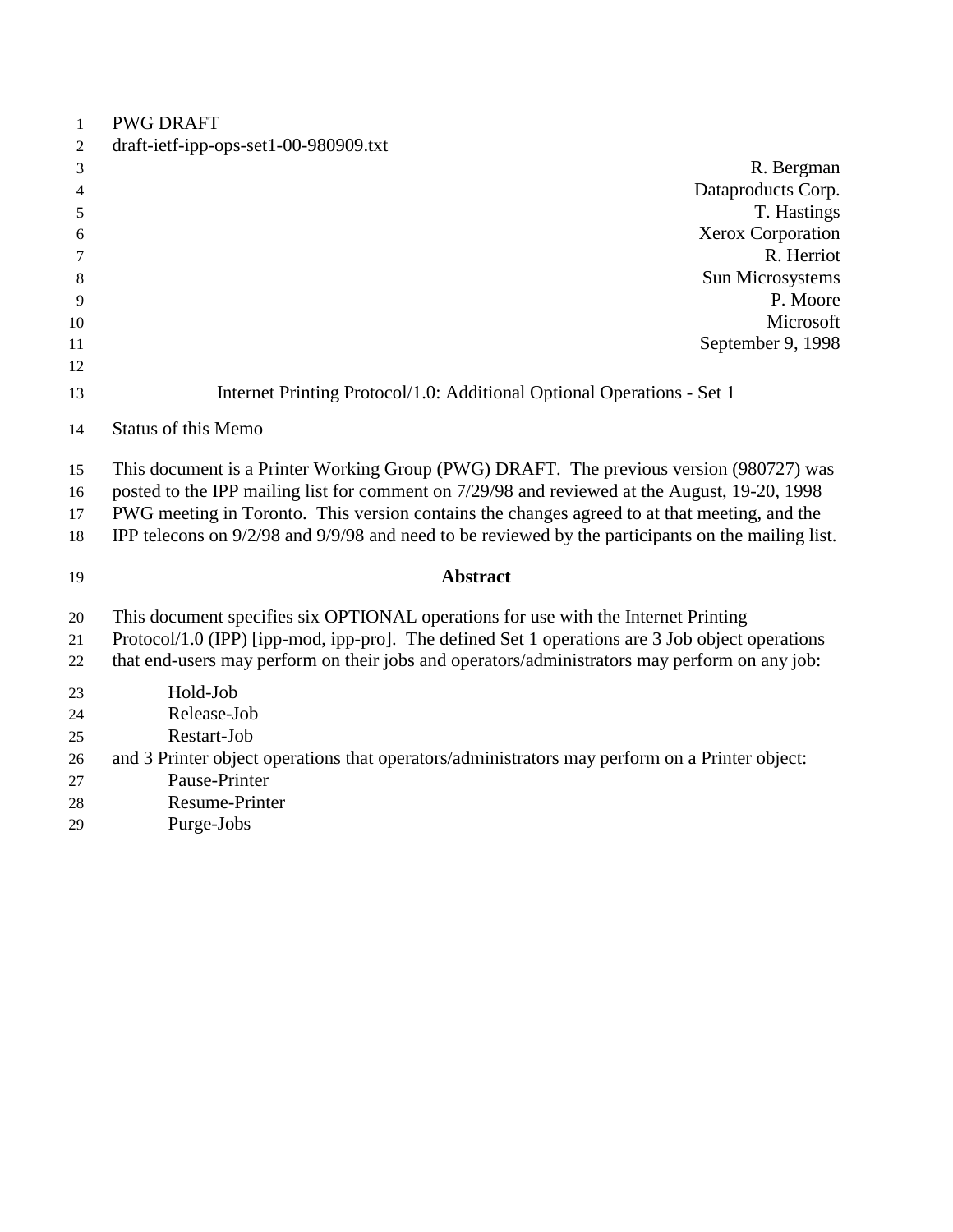| 30 |                                                                                          |
|----|------------------------------------------------------------------------------------------|
| 31 | <b>Table of Contents</b>                                                                 |
| 32 | 1                                                                                        |
| 33 | 2                                                                                        |
| 34 |                                                                                          |
| 35 |                                                                                          |
| 36 |                                                                                          |
| 37 |                                                                                          |
| 38 |                                                                                          |
| 39 | 3                                                                                        |
| 40 |                                                                                          |
| 41 |                                                                                          |
| 42 | 4                                                                                        |
| 43 |                                                                                          |
| 44 | Add a new 'moving-to-paused' value to the "printer-state-reasons" attribute  12<br>4.1.1 |
| 45 |                                                                                          |
| 46 |                                                                                          |
| 47 | 5                                                                                        |
|    |                                                                                          |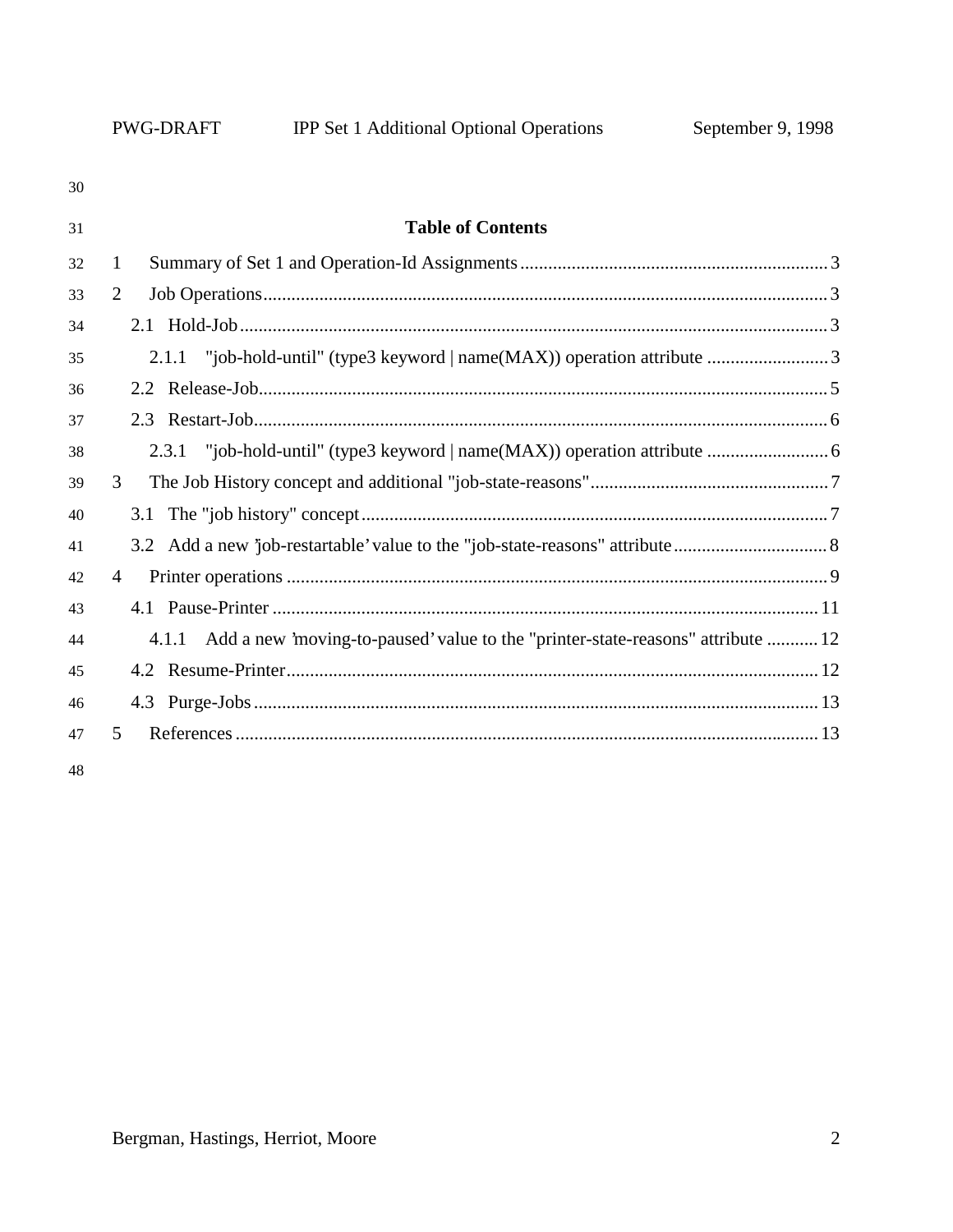# 49 **1 Summary of Set 1 and Operation-Id Assignments**

| 50 |  | The Set 1 operations are summarized in the following table: |  |  |
|----|--|-------------------------------------------------------------|--|--|
|    |  |                                                             |  |  |

| Operation<br>Name | Operation-<br>Id | Brief description                                                    |
|-------------------|------------------|----------------------------------------------------------------------|
| Hold-Job          | 0x000C           | Holds a pending job so that it cannot be scheduled for<br>processing |
| Release-Job       | 0x000D           | Allows a previously held job to be scheduled for<br>processing       |
| Restart-Job       | 0x000E           | Restarts a job as the same job on the same Printer object            |
|                   | 0x000F           | Reserved for the future.                                             |
| Pause-Printer     | 0x0010           | Stops the device(s) as soon as possible from processing<br>jobs      |
| Resume-Printer    | 0x0011           | Resumes the device(s) processing jobs                                |
| Purge-Jobs        | 0x0012           | Removes all jobs from the Printer regardless of job state            |

51 All of the attributes in Set 1 are OPTIONAL for an IPP object to support. Unless the

52 specification of an OPTIONAL operation requires support of another OPTIONAL operation,

53 conforming implementations may support any combination of these operations.

# 54 **2 Job Operations**

55 The job operations in Set 1 are for use by end users on their jobs and by operators and

56 administrators on any jobs. The operation attributes in requests and responses for the job

57 operations are the same as the standard Cancel-Job operation (see [model] 3.3.3). Additional

58 operation attributes are specified that the client MAY supply in a request. In addition, the IPP

59 object MUST return the "job-state" [ipp-mod 4.3.7] attribute and, if supported, the "job-state-

60 reasons" [ipp-mod 4.3.8] attribute in the response as Group 3 Job Attributes in order to indicate

61 the effect of the operation on the job object.

## 62 **2.1 Hold-Job**

63 This operation allows a client to hold a pending job in the queue so that it is not eligible for

64 scheduling. If the Hold-Job operation is supported, then the Release-Job operation MUST be 65 supported, and vice-versa.

## 66 **1.1.12.1.1 "job-hold-until" (type3 keyword | name(MAX)) operation attribute**

67 The client OPTIONALLY supplies this attribute. The IPP object MUST support this operation 68 attribute in a Hold-Job request, if it supports the "job-hold-until" Job template attribute in create 69 operations. See [ipp-mod] section 4.2.2. Otherwise, the IPP object NEED NOT support the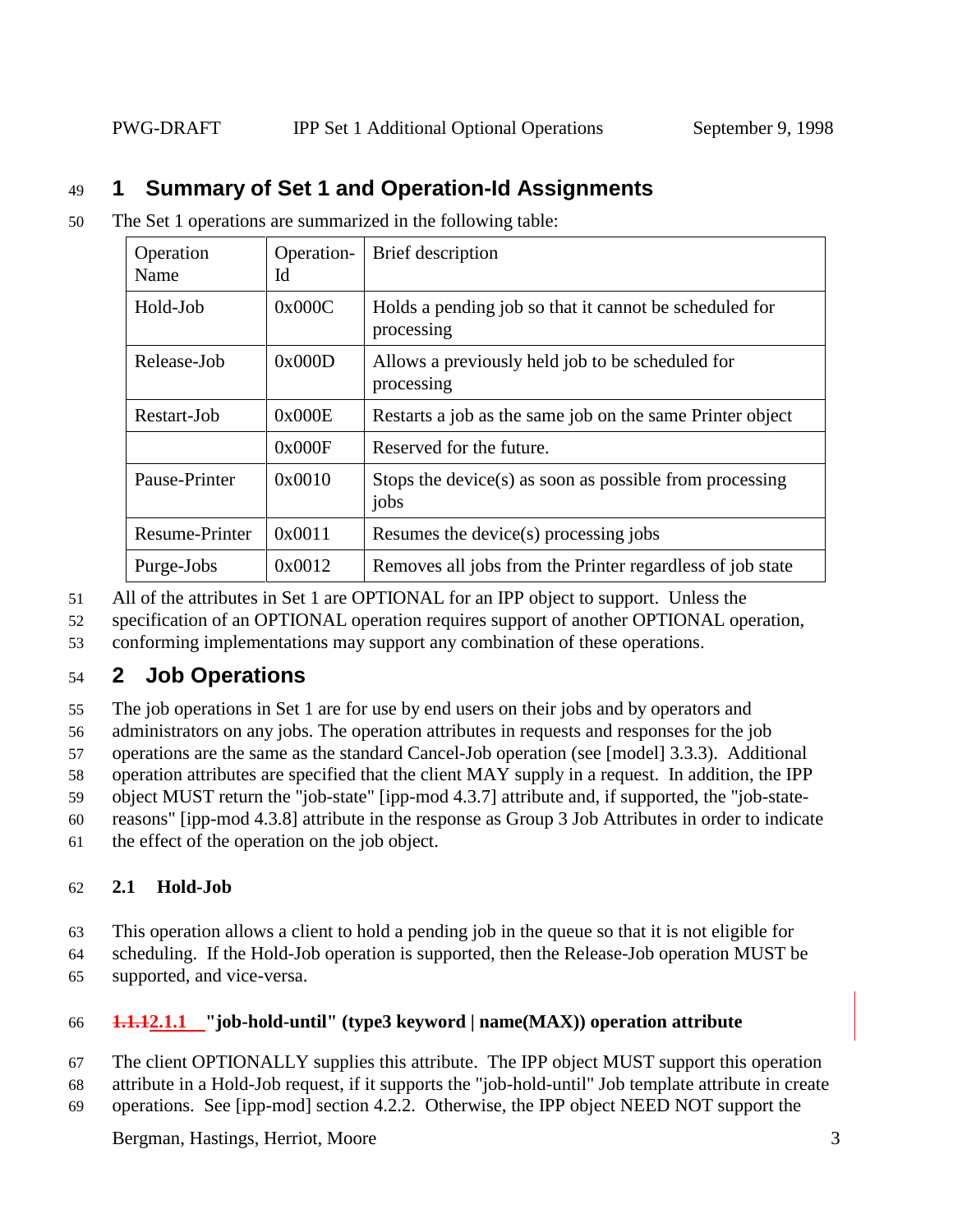"job-hold-until" operation attribute in a Hold-Job request. If supplied and supported, the IPP

object copies the attribute to the Job object, replacing the job's previous "job-hold-until"

attribute, if present, and makes the job a candidate for scheduling during the supplied named time

period.

As with all operations, if the client supplies the "job-hold-until" (or any OPTIONAL) Operation

attribute that is unknown or unsupported or the value is unsupported, the IPP object MUST

accept and perform the operation, ignoring the unknown or unsupported operation attribute and

returning the ignored or unsupported attributes and/or values in Group 2 Unsupported Attributes

(see [ipp-mod] sections 3.3.3.2 and 16.3.6).

If the client supplies the 'no-hold' value [ipp-mod 4.2.2] (meaning don't hold the job) and the IPP

- object supports the "job-hold-until" operation attribute, the IPP object MUST reject the operation
- and return the 'client-error-bad-syntax' error status code.

The following new keyword value is defined for use with the "job-hold-until" Job Template

attribute in job create operations and the "job-hold-until" operation attribute in Hold-Job and

- Restart-Job operations:
- 'indefinite': the job is held indefinitely, until a client performs a Release-Job or Restart-Job operation
- If the client does not supply a "job-hold-until" operation attribute in the request, the IPP object

MUST populate the job object with a "job-hold-until" attribute with the 'indefinite' value (if IPP

object supports the "job-hold-until" attribute) and hold the job indefinitely, until a client performs

a Release-Job or Restart-Job operation.

The IPP object SHOULD support the "job-hold-until" Job Template attribute for use in job create

- operations with at least the 'indefinite' value, if it supports the Hold-Job operation. Otherwise, a
- client cannot create a job and hold it immediately (without picking some supported time period
- in the future).

The IPP object MUST accept or reject the request based on the job's current state, transition the

job to the indicated new state, and return the indicated new "job-state" attribute and status code

as follows:

| Current "job-state"         | New "job-state"      | IPP object's response status code and action: |
|-----------------------------|----------------------|-----------------------------------------------|
| 'pending-held'<br>'pending' |                      | 'successful-ok' See Note 1                    |
| 'pending-held'              | 'pending-held'       | 'successful-ok' See Note 1                    |
| 'processing'                | 'processing'         | 'client-error-not-possible'                   |
| 'processing-stopped'        | 'processing-stopped' | 'client-error-not-possible'                   |
| 'completed'                 | 'completed'          | 'client-error-not-possible'                   |
| 'canceled'                  | 'canceled'           | 'client-error-not-possible'                   |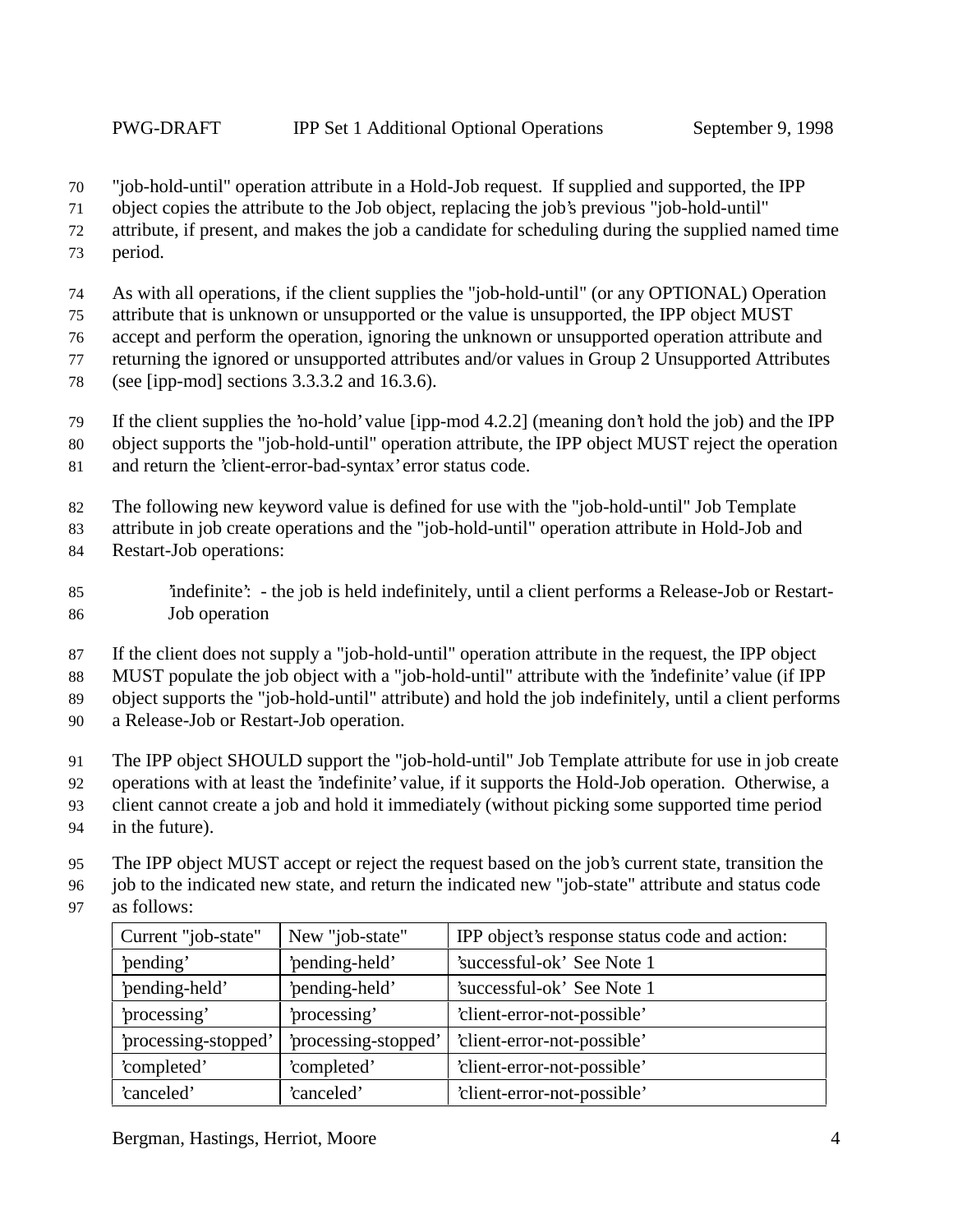| 'client-error-not-possible'<br>`aborted<br>aborted |
|----------------------------------------------------|
|----------------------------------------------------|

 Note 1: If the OPTIONAL "job-state-reasons" attribute is supported and if the implementation supports multiple reasons for a job to be in the 'pending-held' state, the IPP object MUST add the 'job-hold-until-specified' value to the job's "job-state-reasons" attribute.

Note: In order to keep the Hold-Job operation simple, such a request is rejected when the job is

in the 'processing' or 'processing-stopped' states. If an operation is needed to hold jobs while in

these states, it will be added as an additional operation, rather than overloading the Hold-Job

- operation. Then it is clear to clients by querying the Printer object's "operations-supported" [ipp-
- mod 4.4.13] and the Job object's "job-state" [ipp-mod 4.3.7] attributes which operations are possible.
- *Access Rights:* The requesting user must either be the submitter of the job or an operator or
- administrator of the Printer object (see [ipp-mod] Section 1). Otherwise, the IPP object MUST
- reject the operation and return: 'client-error-forbidden', 'client-error-not-authenticated', or 'client-
- error-not-authorized' as appropriate.

### **2.2 Release-Job**

- This operation allows a client to release a previously held job so that it is again eligible for
- scheduling. This operation removes the "job-hold-until" job attribute, if present, from the job
- object that had been supplied in the create or most recent Hold-Job or Restart-Job operation and
- remove its effect on the job.
- If the Hold-Job operation is supported, then the Release-Job operation MUST be supported, and vice-versa.
- If the OPTIONAL "job-state-reasons" attribute is supported, the IPP object MUST remove the
- 'job-hold-until-specified' value from the job's "job-state-reasons" attribute, if present.
- The IPP object MUST accept or reject the request based on the job's current state, transition the
- job to the indicated new state, and return the indicated new "job-state" attribute and status code
- as follows:

| Current "job-state"  | New "job-state"      | IPP object's response status code and action: |
|----------------------|----------------------|-----------------------------------------------|
| 'pending'            | 'pending'            | 'successful-ok' No effect on the job.         |
| 'pending-held'       | 'pending-held'       | 'successful-ok' See Note 1                    |
| 'pending-held'       | 'pending'            | 'successful-ok'                               |
| 'processing'         | 'processing'         | 'successful-ok' No effect on the job.         |
| 'processing-stopped' | 'processing-stopped' | 'successful-ok' No effect on the job.         |
| 'completed'          | 'completed'          | 'client-error-not-possible'                   |
| 'canceled'           | 'canceled'           | 'client-error-not-possible'                   |
| 'aborted'            | 'aborted'            | 'client-error-not-possible'                   |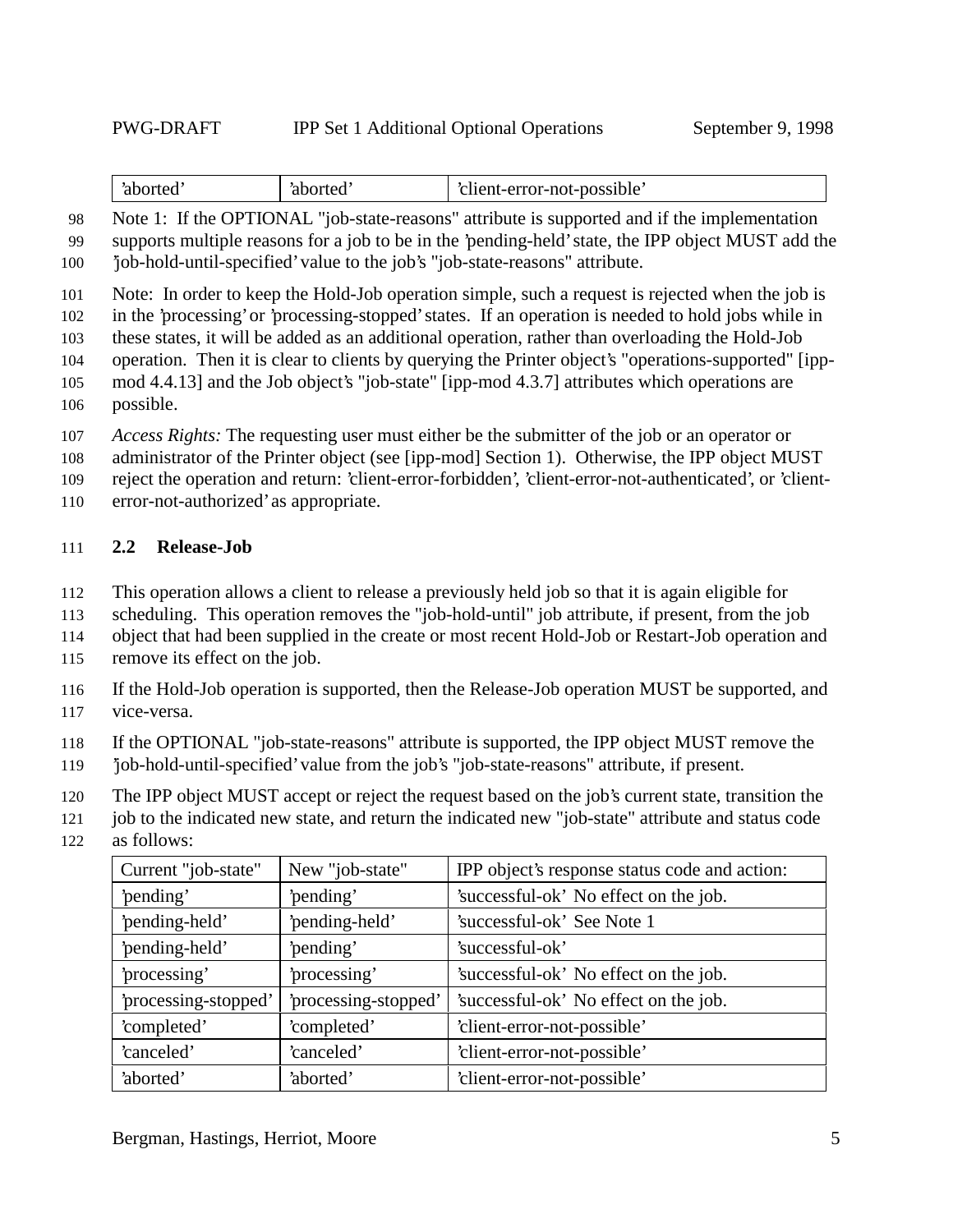Note 1: If there are other reasons to keep the job in the 'pending-held' state, such as 'resources-

are-not-ready', the job remains in the 'pending-held' state. Thus the 'pending-held' state is not just

for jobs that have the 'job-hold-until' applied to them, but are for any reason to keep the job from

- being a candidate for scheduling and processing, such as 'resources-are-not-ready'. See the "job-
- hold-until" attribute ([ipp-mod] Section 4.2.2).

*Access Rights:* The requesting user must either be the submitter of the job or an operator or

administrator of the Printer object. Otherwise, the IPP object MUST reject the operation and

- return: 'client-error-forbidden', 'client-error-not-authenticated', or 'client-error-not-authorized' as
- appropriate.

### **2.3 Restart-Job**

This operation allows a client to restart a job that is retained in the queue after processing has

- completed. As an implementation option, a job in the 'processing' and/or 'processing-stopped' states MAY be restarted.
- The job is moved to the 'pending' job state and restarts at the beginning on the same IPP Printer

object with the same attribute values. The Job Description attributes that accumulate job

progress, such as "job-impressions-completed", "job-media-sheets-completed", and "job-k-

octets-processed", MUST be reset to 0 so that they give an accurate record of the job from its

restart point. The job object MUST continue to use the same "job-uri" and "job-id" attribute

values.

### **2.3.1 "job-hold-until" (type3 keyword | name(MAX)) operation attribute**

The client OPTIONALLY supplies this attribute. The IPP object MUST support this operation

attribute in a Restart-Job request, if it supports the "job-hold-until" Job template attribute in

145 create operations. See [ipp-mod] section 4.2.2. Otherwise, the IPP object NEED NOT support

the "job-hold-until" operation attribute in a Restart-Job request. If supplied and supported, the

IPP object copies the attribute to the Job object, replacing the job's previous "job-hold-until"

- attribute, if present, and makes the job a candidate for scheduling during the supplied named time period.
- See Section 2.1.1 for the common semantics of the "job-hold-until" operation attribute for the
- Hold-Job operation and Restart-Job operation.
- Note: In the future an OPTIONAL Modify-Job operation may be specified that allows the client to modify other attributes before releasing the restarted job.
- The IPP object MUST accept or reject the request based on the job's current state, transition the

 job (or new job, depending on implementation) to the indicated new state, and return the indicated new "job-state" attribute and status code as follows:

| Current "job-state"   New "job-state"<br><b>IPP</b> object's response status code and action: |
|-----------------------------------------------------------------------------------------------|
|-----------------------------------------------------------------------------------------------|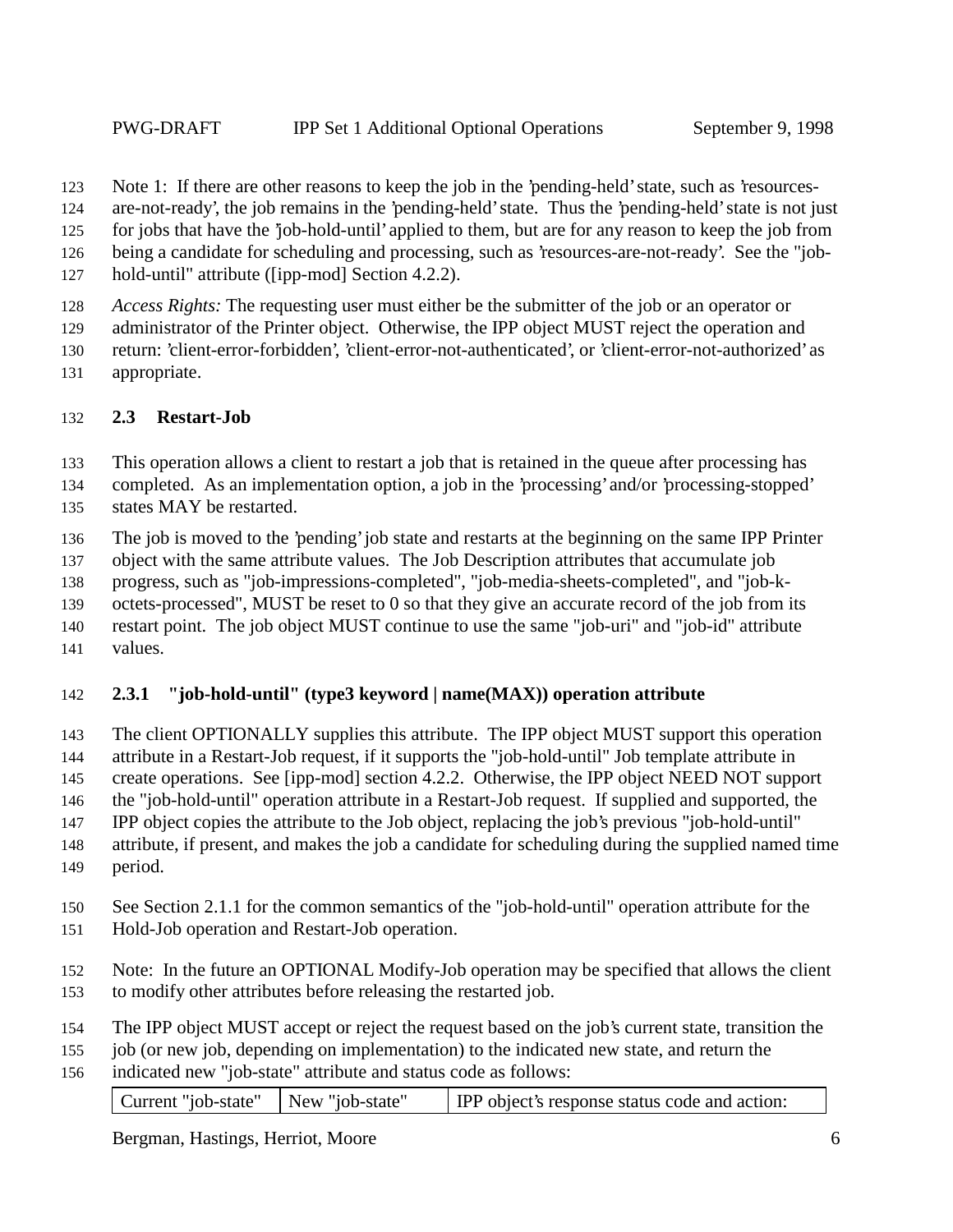| 'pending'            | 'pending'            | 'client-error-not-possible'.                     |
|----------------------|----------------------|--------------------------------------------------|
| 'pending-held'       | 'pending-held'       | 'client-error-not-possible'.                     |
| 'processing'         | 'pending'            | OPTION 1: 'successful-ok' - job is started over. |
|                      |                      | See Note 1.                                      |
| 'processing'         | processing'          | OPTION 2: 'client-error-not-possible'.           |
| 'processing-stopped' | 'pending'            | OPTION 1: 'successful-ok' - job is started over. |
|                      |                      | See Note 1                                       |
| 'processing-stopped' | 'processing-stopped' | OPTION 2: 'client-error-not-possible'.           |
| 'completed'          | 'pending'            | 'successful-ok' - job is started over.           |
| 'canceled'           | 'pending'            | 'successful-ok' - job is started over.           |
| 'aborted'            | 'pending'            | 'successful-ok' - job is started over.           |

Note 1: For OPTION 1, the IPP object SHOULD indicate to clients that a Restart-Job operation

is possible while the job is in the 'processing' and/or 'processing-stopped' states, by populating the

160 job's "job-state-reasons" attribute with the 'job-restartable' value.

*Access Rights:* The requesting user must either be the submitter of the job or an operator or

administrator of the Printer object. Otherwise, the IPP object MUST reject the operation and

 return: 'client-error-forbidden', 'client-error-not-authenticated', or 'client-error-not-authorized' as appropriate.

## **3 The Job History concept and additional "job-state-reasons"**

 This section explains the so-called Printer object's "job-history" that contains the recently completed, canceled, and aborted jobs. This section also specifies the 'job-restartable' value of

the "job-state-reasons" Job Description attribute for use with the Restart-Job operations.

#### **3.1 The "job history" concept**

When a job is completed, canceled, or aborted, the IPP Printer object MAY retain the job with its

document data in a restartable condition using the Restart-Job operation for an implementation-

defined time period which may be zero seconds. If the IPP object supports the "job-state-

reasons" attribute and the Restart-Job operation, then it SHOULD indicate that such jobs are

restartable by adding the 'job-restartable' value to the job's "job-state-reasons" attribute (see

Section **Error! Reference source not found.**) during that implementation-defined time period.

After the implementation-defined restartable time period expires, the Printer object deletes the

document data for the job and the job becomes part of the "job history". The Print object MAY

also delete any number of the job attributes. Since the job is no longer restartable, the Printer

object MUST remove the 'job-restartable' value from the job's "job-state-reasons" attribute, if

supported. Clients are able to query jobs in the Printer object's "job history" using Get-Job-

Attributes and Get-Jobs operations.

Bergman, Hastings, Herriot, Moore 7 and 7 and 7 and 7 and 7 and 7 and 7 and 7 and 7 and 7 and 7 and 7 and 7 and 7 and 7 and 7 and 7 and 7 and 7 and 7 and 7 and 7 and 7 and 7 and 7 and 7 and 7 and 7 and 7 and 7 and 7 and 7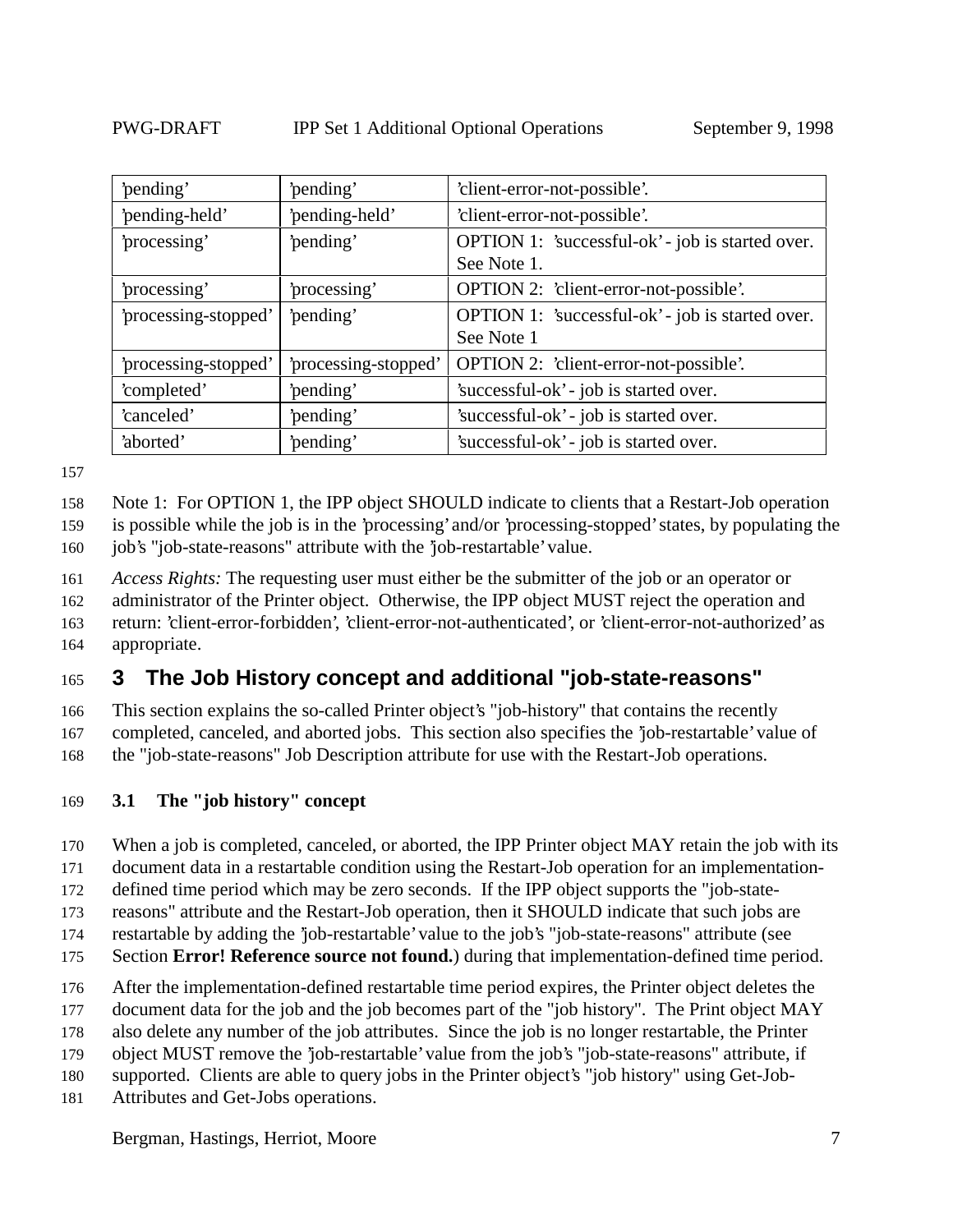Subsequently, the IPP Printer removes jobs from its "job history" in an implementation-defined manner, such as after a fixed time period (which MAY be zero seconds) or when the number of jobs exceeds a fixed number. Thereupon, the job can no longer be queried using the Get-Job-Attributes and Get-Jobs operations and the IPP object returns the 'client-error-not-found' or

'client-error-gone' as appropriate.

### **3.2 Add a new 'job-restartable' value to the "job-state-reasons" attribute**

- The following new keyword value is specified for use with the "job-state-reasons" Job Description attribute and the Restart-Job operation (see Section 2.3):
- 'job-restartable' This job is currently able to be restarted using the Restart-Job operation. With which job states this values is used depends on implementation, i.e., OPTION 1 vs. OPTION 2 in the job state transition table in Section 2.3. Whenever the IPP object will reject a Restart-Job operation for the job with the 'client-error-not-possible' error status code because the job is not restartable, the IPP object MUST remove this value from the job's "job-state-reasons" attribute.
- 

 For example, after a job is completed (job state is 'completed', 'aborted', or 'canceled), the implementation MAY retain the job in a restartable condition for an implementation- defined time period. When that time elapses, an implementation MAY delete the document data, but MAY retain some or all of the job attributes as a "job history" for an additional implementation-defined time period. During this second time period, the implementation removes the 'job-restartable' value from the job's "job-state-reasons" attribute, since the job can no longer be restarted.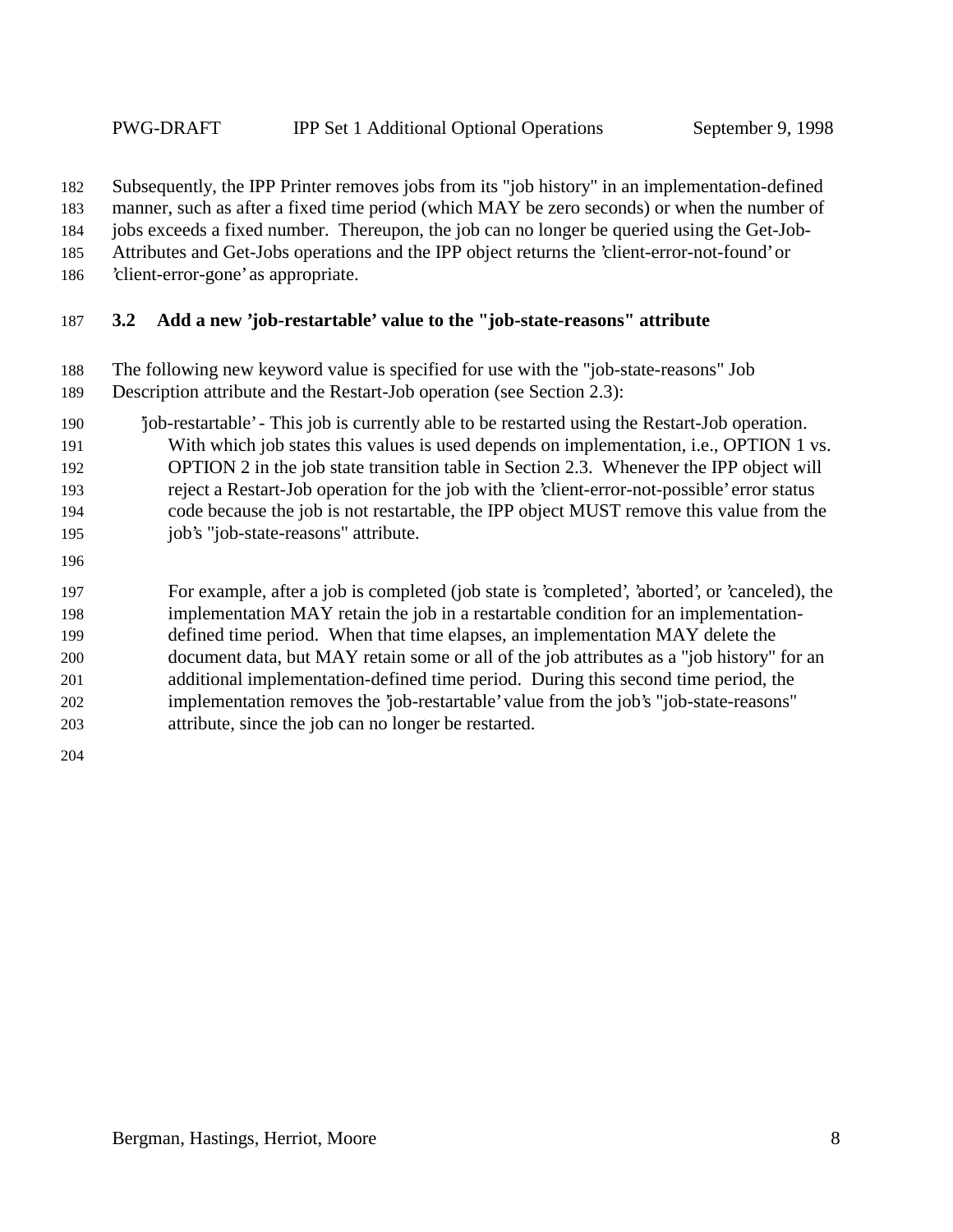PWG-DRAFT IPP Set 1 Additional Optional Operations September 9, 1998

#### **4 Printer operations**

 The printer operations in Set 1 are for use by operators and administrators of each Printer object. The following figure is copied from [ipp-mod] with the addition of the following arrow:

```
208 any ****>
```
indicating an additional source of job submission using IPP or any other job submission protocol

that passes to the device but does NOT pass through the IPP Printer object in question.

Legend:

```
212
213 ##### indicates a Printer object which is
214 either embedded in an output device or is
215 hosted in a server. The Printer object
216 might or might not be capable of queuing/spooling.
217
218 any indicates any network protocol or direct
219 connect, including IPP
220
221 embedded printer:
222 output device
223 any****>+---------------+
224 O +--------+ | ########### |
225 / | \ | client |-------------IPP--------------- | Printer #<br>226 / \ +--------+ | # Object #
226 / \ +--------+
227 | ########### |
228 +---------------+
229
230 hosted printer:
231 any****>+---------------+
232 O +--------+ ########### | |
233 /|\rangle | client |--IPP--># Printer #-any->| output device |
234 / \ +--------+ # Object # | |
235 ########### +---------------+
236
237
238 any****>+---------------+
239 fan out:
240 +-->| output device |
241 any/ \vert242 O +--------+ ########### / +---------------+
243 /|\ | client |-IPP-># Printer #--*
244 / \ +--------+ # Object # \ +---------------+
245 ########### any\ | |
246 +-->| output device |
247248 +---------------+
```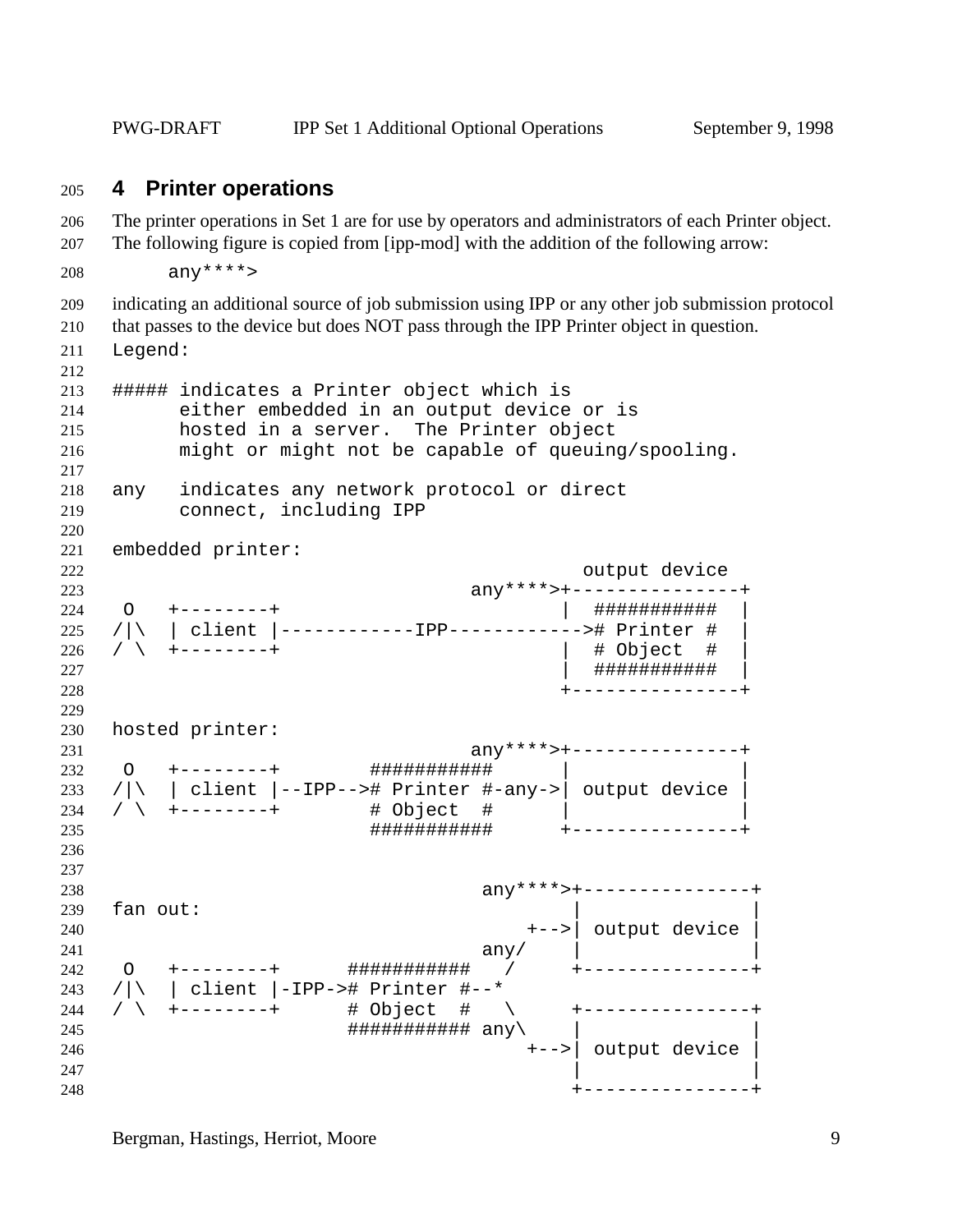|     | PWG-DRAFT                          | <b>IPP Set 1 Additional Optional Operations</b>                                             | September 9, 1998 |  |  |  |  |
|-----|------------------------------------|---------------------------------------------------------------------------------------------|-------------------|--|--|--|--|
| 249 |                                    | The operation attributes for the Printer operation requests are as follows:-                |                   |  |  |  |  |
| 250 |                                    | Group 1: Operation Attributes                                                               |                   |  |  |  |  |
| 251 |                                    | Natural Language and Character Set:                                                         |                   |  |  |  |  |
| 252 |                                    | The "attributes-charset" and "attributes-natural-language" attributes as described in       |                   |  |  |  |  |
| 253 |                                    | section 3.1.4.1 of [ipp-mod].                                                               |                   |  |  |  |  |
| 254 |                                    |                                                                                             |                   |  |  |  |  |
| 255 | Target:                            |                                                                                             |                   |  |  |  |  |
| 256 |                                    | The "printer-uri" (uri) operation attribute which is the target for this operation as       |                   |  |  |  |  |
| 257 |                                    | described in section 3.1.5 of [ipp-mod].                                                    |                   |  |  |  |  |
| 258 |                                    |                                                                                             |                   |  |  |  |  |
| 259 | <b>Requesting User Name:</b>       |                                                                                             |                   |  |  |  |  |
| 260 |                                    | The "requesting-user-name" (name(MAX)) attribute SHOULD be supplied by the client           |                   |  |  |  |  |
| 261 |                                    | as described in section 8.3 of [ipp-mod].                                                   |                   |  |  |  |  |
| 262 |                                    | The operation attributes for the Printer operation responses are as follows:                |                   |  |  |  |  |
| 263 | Group 1: Operation Attributes      |                                                                                             |                   |  |  |  |  |
| 264 | <b>Status Message:</b>             |                                                                                             |                   |  |  |  |  |
| 265 |                                    | In addition to the REQUIRED status code returned in every response, the response            |                   |  |  |  |  |
| 266 |                                    | OPTIONALLY includes a "status-message" (text) operation attribute as described in           |                   |  |  |  |  |
| 267 |                                    | section 3.1.6 of [ipp-mod].                                                                 |                   |  |  |  |  |
| 268 |                                    |                                                                                             |                   |  |  |  |  |
| 269 |                                    | Natural Language and Character Set:                                                         |                   |  |  |  |  |
| 270 |                                    | The "attributes-charset" and "attributes-natural-language" attributes as described in       |                   |  |  |  |  |
| 271 |                                    | section $3.1.4.2$ of [ipp-mod].                                                             |                   |  |  |  |  |
| 272 |                                    |                                                                                             |                   |  |  |  |  |
| 273 | Group 2: Unsupported Attributes    |                                                                                             |                   |  |  |  |  |
| 274 |                                    | This is a set of Operation attributes supplied by the client (in the request) that are not  |                   |  |  |  |  |
| 275 |                                    | supported by the Printer object or that conflict with one another (see sections 3.2.1.2 and |                   |  |  |  |  |
| 276 | 16).                               |                                                                                             |                   |  |  |  |  |
| 277 |                                    |                                                                                             |                   |  |  |  |  |
| 278 | Group 3: Printer Object Attributes |                                                                                             |                   |  |  |  |  |
| 279 | Printer state information:         |                                                                                             |                   |  |  |  |  |
| 280 |                                    | The Printer object MUST return the "printer-state" [ipp-mod 4.4.10] and, if supported, the  |                   |  |  |  |  |
| 281 |                                    | "printer-state-reasons" [ipp-mod 4.4.11] attributes in order to indicate the effect of the  |                   |  |  |  |  |
| 282 |                                    | operation on the Printer object.                                                            |                   |  |  |  |  |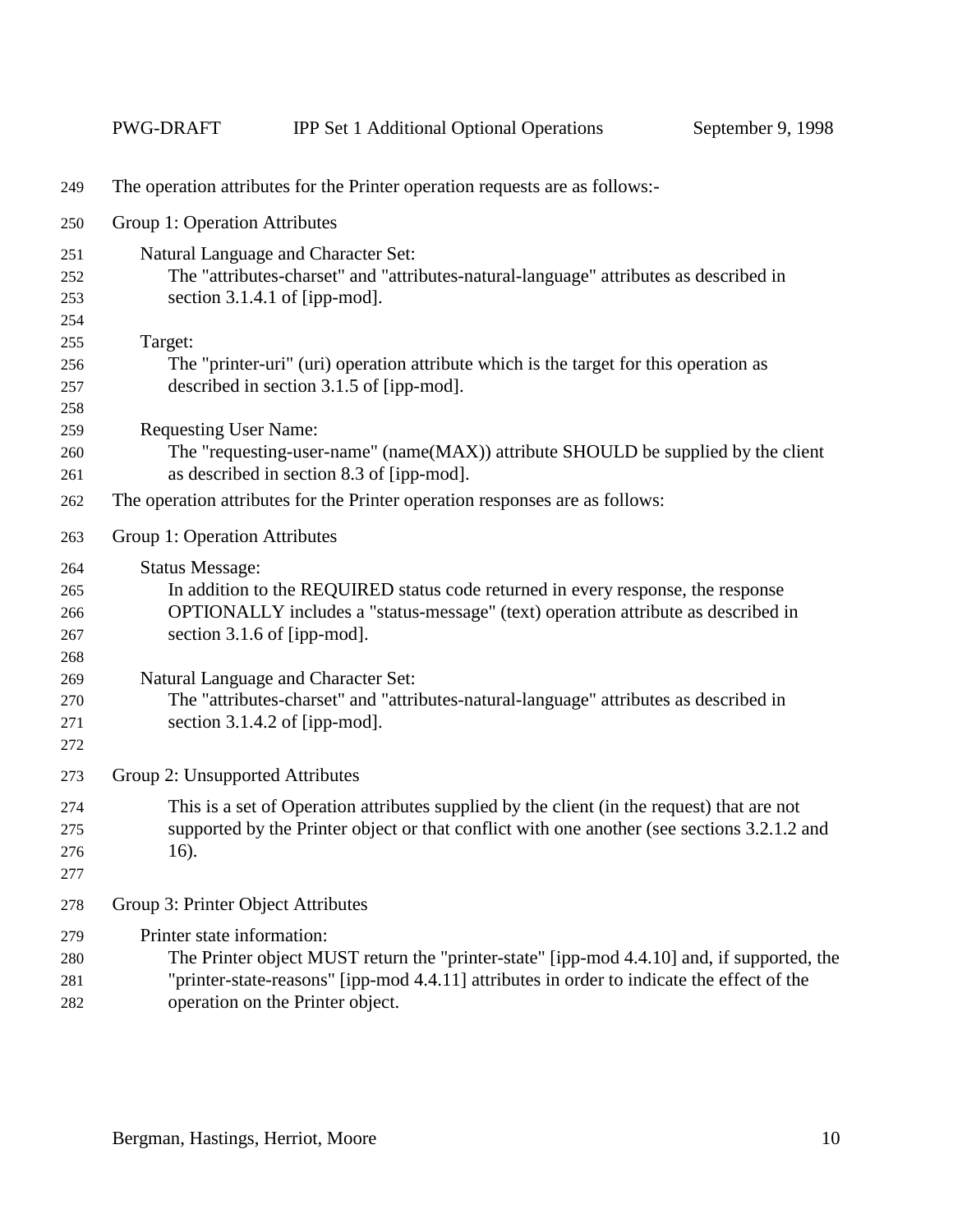#### **4.1 Pause-Printer**

This operation allows a client to stop the Printer object from scheduling jobs on all its devices.

Depending on implementation, the Pause-Printer operation MAY also stop the Printer from

processing the current job or jobs. Any job that is currently being printed is either stopped as

soon as the implementation permits or is completed, depending on implementation. The Printer

object MUST still accept create operations to create new jobs, but MUST prevent any jobs from

entering the 'processing' state.

 If the Pause-Printer operation is supported, then the Resume-Printer operation MUST be supported, and vice-versa.

292 The IPP Printer stops the current job(s) on its device(s) that were in the 'processing' or

'processing-stopped' states as soon as the implementation permits. If the implementation

supports the "printer-state-reasons" attribute and the devices will take appreciable time to stop,

the IPP Printer adds the 'moving-to-paused' value to the Printer object's "printer-state-reasons"

attribute. When the device(s) have all stopped, the IPP Printer transitions the Printer object to the

'stopped' state, removes the 'moving-to-paused' value, if present, and adds the 'paused' value to

- the Printer object's "printer-state-reasons" attribute.
- When the current job(s) complete that were in the 'processing' state, the IPP Printer transitions

them to the 'completed' state. When the current job(s) stop in mid processing that were in the

'processing' state, the IPP Printer transitions them to the 'processing-stopped' state and, if the

"job-state-reasons" attribute is supported, adds the 'printer-stopped' value to the job's "job-state-

reasons" attribute.

Note: for any jobs that are 'pending' or 'pending-held', the 'printer-stopped' value of the jobs'

"job-state-reasons" attribute also applies. However, the IPP Printer NEED NOT update those

job's "job-state-reasons" attributes and only need return the 'printer-stopped' value when those

- jobs are queried (so-called "lazy evaluation").
- Whether the Pause-Printer operation affects jobs that were submitted to the device from other

sources than the IPP Printer object (see the any\*\*\*> arrow in the figure above) in the same

way that the Pause-Printer operation affects jobs that were submitted to the IPP Printer object

using IPP, depends on implementation, i.e., on whether the IPP protocol is being used as a

- universal management protocol or just to manage IPP jobs, respectively.
- The IPP Printer MUST accept the request in any state, transition the Printer to the indicated new

"printer-state" before returning, and return the indicated "printer-state", "printer-state-reasons",

and status code as follows:

| Current<br>"printer-state" | <b>New</b><br>"printer-state"<br>returned | "printer-<br>state-<br>reasons" | IPP Printer's response status code and action: |
|----------------------------|-------------------------------------------|---------------------------------|------------------------------------------------|
| 'idle'                     | 'stopped'                                 | paused'                         | 'successful-ok'                                |
| processing'                | processing'                               | moving-to-                      | <b>OPTION</b> 1: 'successful-ok';              |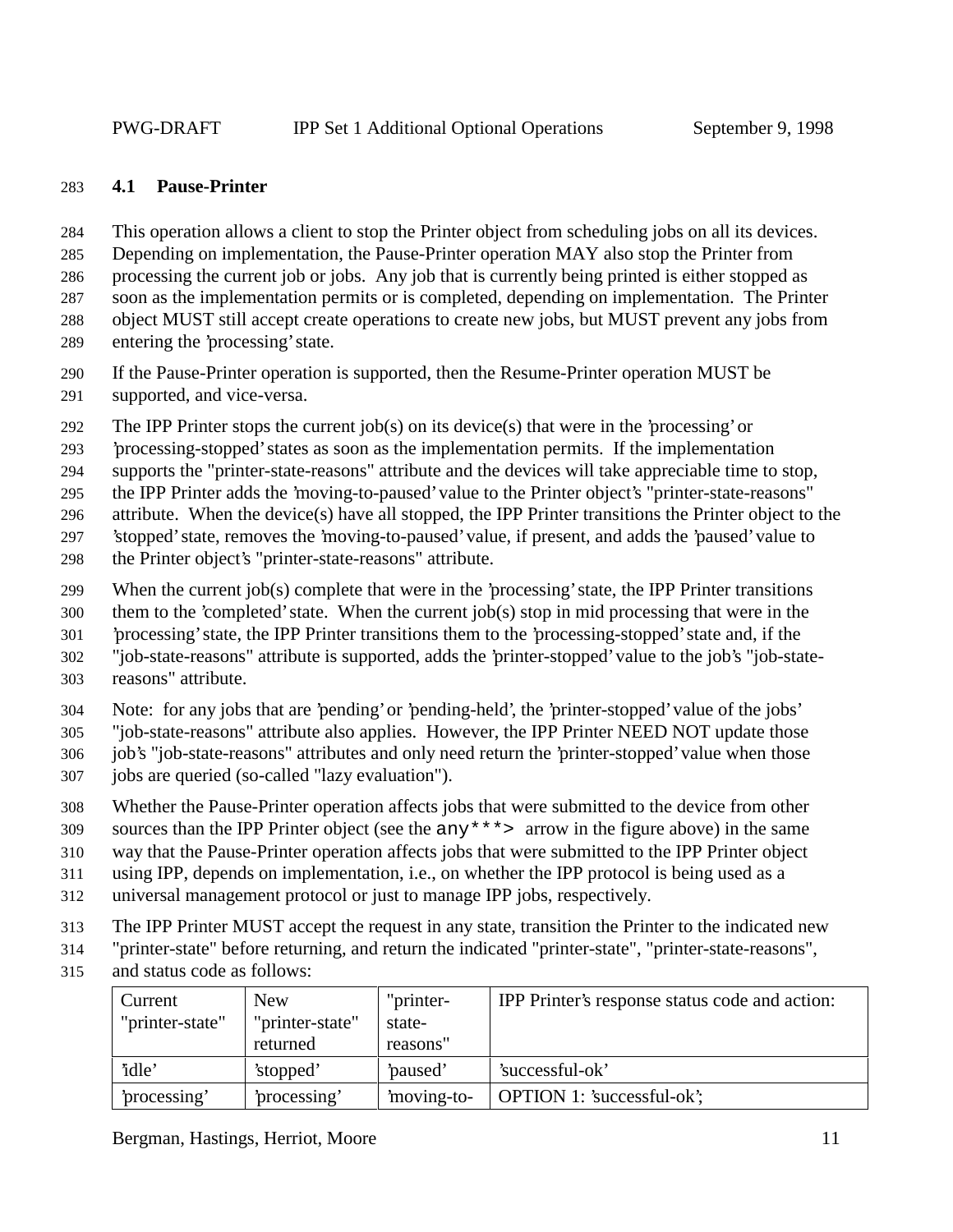|             |           | paused' | Later, when all output has stopped, the "printer-<br>state" becomes 'stopped', and the 'paused' value<br>replaces the 'moving-to-paused' value in the<br>"printer-state-reasons" attribute |
|-------------|-----------|---------|--------------------------------------------------------------------------------------------------------------------------------------------------------------------------------------------|
| processing' | 'stopped' | paused' | <b>OPTION 2: 'successful-ok';</b><br>all output stopped immediately                                                                                                                        |
| 'stopped'   | 'stopped' | paused' | 'successful-ok'                                                                                                                                                                            |

316 *Access Rights:* The requesting user must be an operator or administrator of the Printer object.

317 Otherwise, the IPP Printer MUST reject the operation and return: 'client-error-forbidden', 'client-318 error-not-authenticated', or 'client-error-not-authorized' as appropriate.

319 **4.1.1 Add a new 'moving-to-paused' value to the "printer-state-reasons" attribute**

- 320 The following new keyword value is specified for use with the "printer-state-reasons" Printer 321 Description attribute:
- 322 'moving-to-paused': The Printer object's operator or administrator has paused the Printer 323 object using the Pause-Printer operation or other means, but it has not yet stopped 324 producing output. When all the devices stop producing output, the Printer object MUST 325 replace this value with the 'paused' value.

#### 326 **4.2 Resume-Printer**

- 327 This operation allows a client to resume the Printer object scheduling jobs on all its devices. If
- 328 the Printer object supports the "printer-state-reasons" attribute, it MUST remove the 'paused' and
- 329 'moving-to-paused' values from the Printer object's "printer-state-reasons" attribute, if present. If
- 330 there are no other reasons to keep a device paused (such as media-jam), the IPP Printer
- 331 transitions itself to the 'processing' or 'idle' states, depending on whether there are jobs to be
- 332 processed or not, respectively, and the device(s) resume processing jobs.
- 333 If the Pause-Printer operation is supported, then the Resume-Printer operation MUST be
- 334 supported, and vice-versa.
- 335 The IPP Printer removes the 'printer-stopped' value from any job's "job-state-reasons" attributes 336 contained in that Printer.
- 337 The IPP Printer MUST accept the request in any state, transition the Printer object to the
- 338 indicated new state, and return the indicated "printer-state" and status code as follows:

| Current         | New "printer-state" | IPP Printer's response status code and action: |
|-----------------|---------------------|------------------------------------------------|
| "printer-state" | returned            |                                                |
| 'idle'          | 'idle'              | 'successful-ok'                                |
| processing'     | processing'         | 'successful-ok'                                |
| 'stopped'       | processing'         | 'successful-ok';                               |